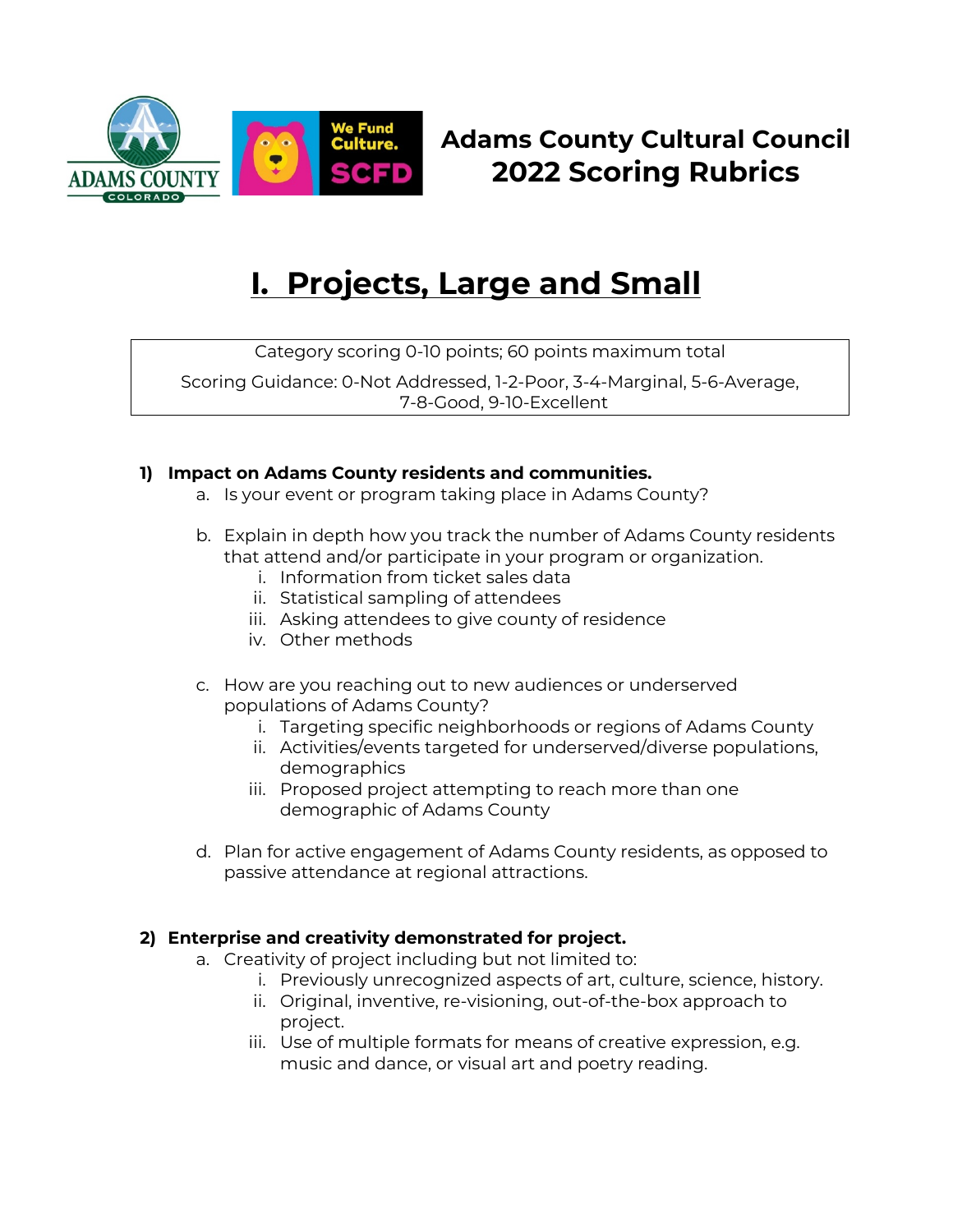- iv. Novelty of concept or outreach strategy e.g., does the proposed project fill a missing niche, or cater to an underserved population?
- b. Collaboration with other SCFD organizations, municipalities, private or public entities.
- c. Effort to establish diverse audience, with a focus on bringing residents of different backgrounds together.

#### **3) Achievable promotion of art/culture/science access in Adams County.**

- a. How are you promoting to Adams County residents?
	- i. Social media
	- ii. Targeted advertising in Adams County-specific outlets, such as local newspapers, television, newsletters, signs, canvassing, etc.
	- iii. Community/municipal outreach via newsletters, direct mail, signage
- b. What is your marketing plan (outreach specific in Adams County, budgeted amounted) for proposed project?

#### **4) Evidence of financial stability and project budget viability.**

- a. Does the organization have a history of financial stability and past project success?
- b. Other sources of funding provide for project to include but not limited to:
	- i. Grants
	- ii. Donations
	- iii. In-Kind Support
- c. Ability to show organization can complete project independent of SCFD funding.
- d. Provides a balanced budget with complete financial statements.
- e. Budget demonstrates the project cost is proportionate to the experience provided.

#### **5) Evidence the submitting organization can complete this project successfully.**

a. Organization demonstrates data from inception to completion of previous SCFD-funded projects.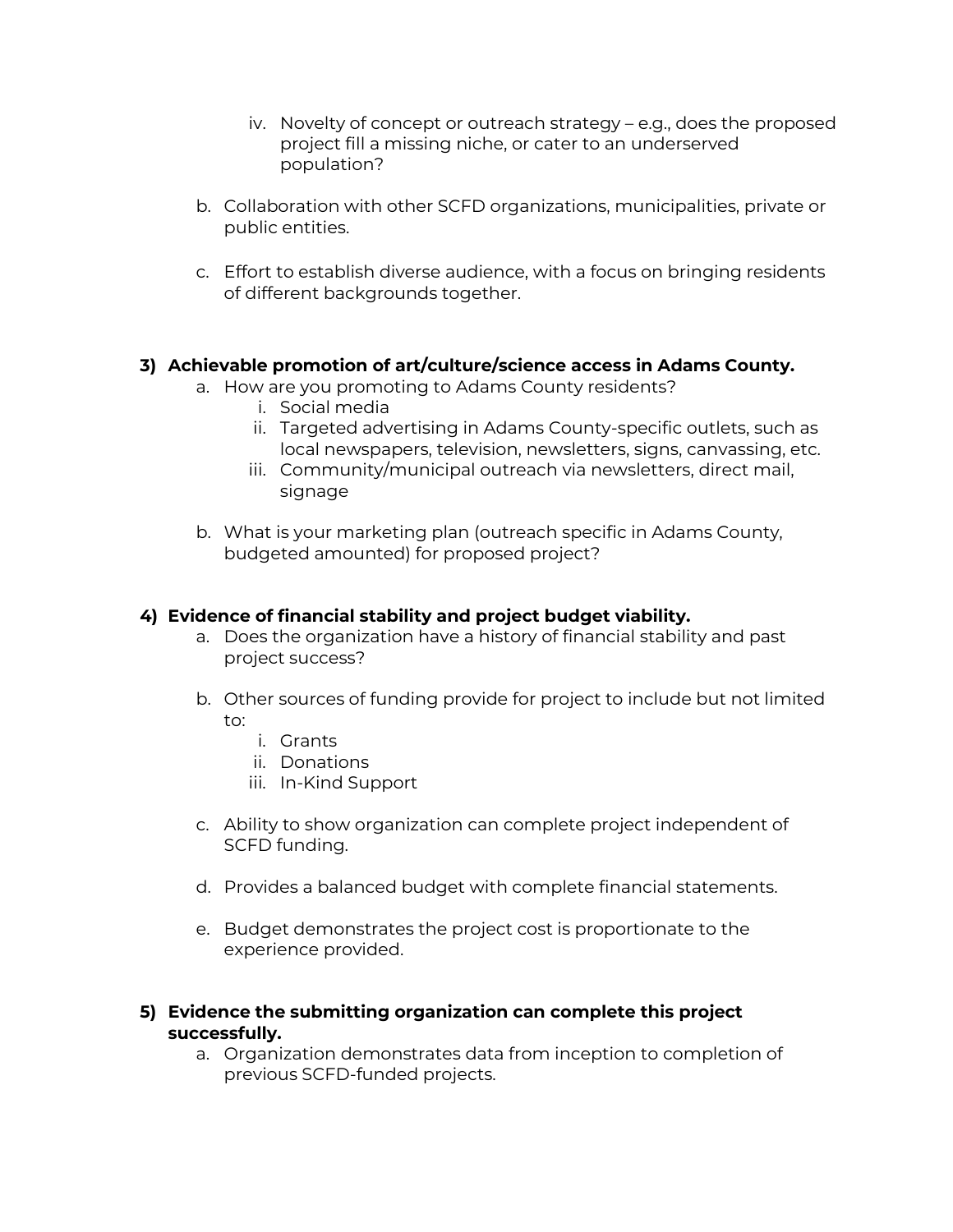- b. Location, event space and date are confirmed or established.
- c. Organization demonstrates they have the appropriate staff and/or volunteers to complete project.

#### **6) Overall quality of project proposal.**

- a. Is project or program a good fit for Adams County?
- b. Does it benefit Adams County residents?
- c. Does proposal align with Adams County BOCC, Cultural Arts and Cultural Council goals?

# **II. Visual Arts Projects,** *Discretionary*

Category scoring 0-10 points; 60 points maximum total

Scoring Guidance: 0-Not Addressed, 1-2-Poor, 3-4-Marginal, 5-6-Average, 7-8-Good, 9-10-Excellent

## **1) Quality of proposed artwork.**

- a. Inherent quality of the work
- b. Unique, unusual, creative
- c. Representative of varied art styles, philosophies, processes

## **2) Compatibility of the project with proposed location.**

- a. Size of the work, size of the venue or location
- b. Landscaping/lighting/protection from vandalism and weather
- c. Suitability for surrounding community

#### **3) Economic feasibility and cost efficiency of the project.**

- a. Matching funds
- b. Selected / proposed materials
- c. Maintenance of proposed installation
- **4) Exposure to the public upon placement and perceived impact on future generations.**
	- a. Visibility and accessibility for the public
	- b. Permanence, as it relates to future area development